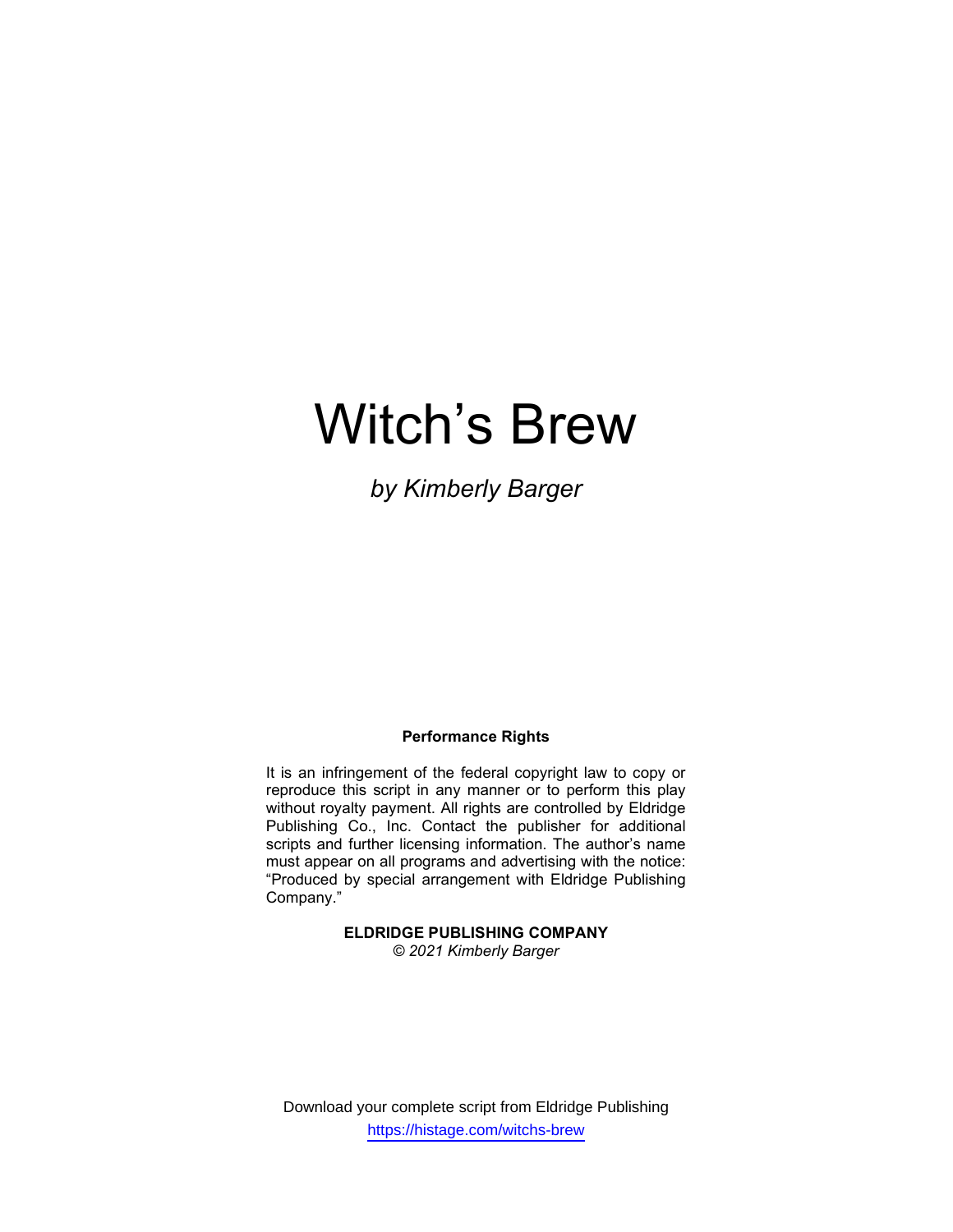Witch's Brew - 2 -

## STORY OF THE PLAY

 Hazel is a teenage witch who's somewhat different from every other witch in Frogshire Forest. She can brew a mean cup of coffee but can't brew a potion to save her life! And she's an accident waiting to happen when she tries to fly on her broom. While Hazel dreams of becoming a barista, her mother, the head witch of the forest, wants only for Hazel to focus on her witch studies and preparations for the upcoming annual festival, the most important event in the forest. She would forbid Hazel from trying to fly into a coffee shop in the city—if she knew about it. When Hazel accidentally meets Kate, a not-so-talented barista, Hazel jumps at the opportunity to teach Kate how to make an award-winning latte for an upcoming competition. With only a few days until the judge comes, Kate must learn quickly while keeping Hazel's true identity a secret from Kate's greedy, witch-hating Aunt Astrid. With fun characters, a good message about family and friendship, and an optional way to incorporate your own festival into the show, Witch's Brew is the perfect play for middle schools, youth theaters, and community theaters. Approximately 60 minutes.

#### ORIGINAL PRODUCTION

A special thanks to Gettysburg (PA) Community Theatre's Original Works project for producing a developmental reading on March  $9<sup>th</sup>$  and 10<sup>th</sup>, 2021. The reading featured a cast of youth performers ranging from  $5<sup>th</sup>$  -12<sup>th</sup> grades.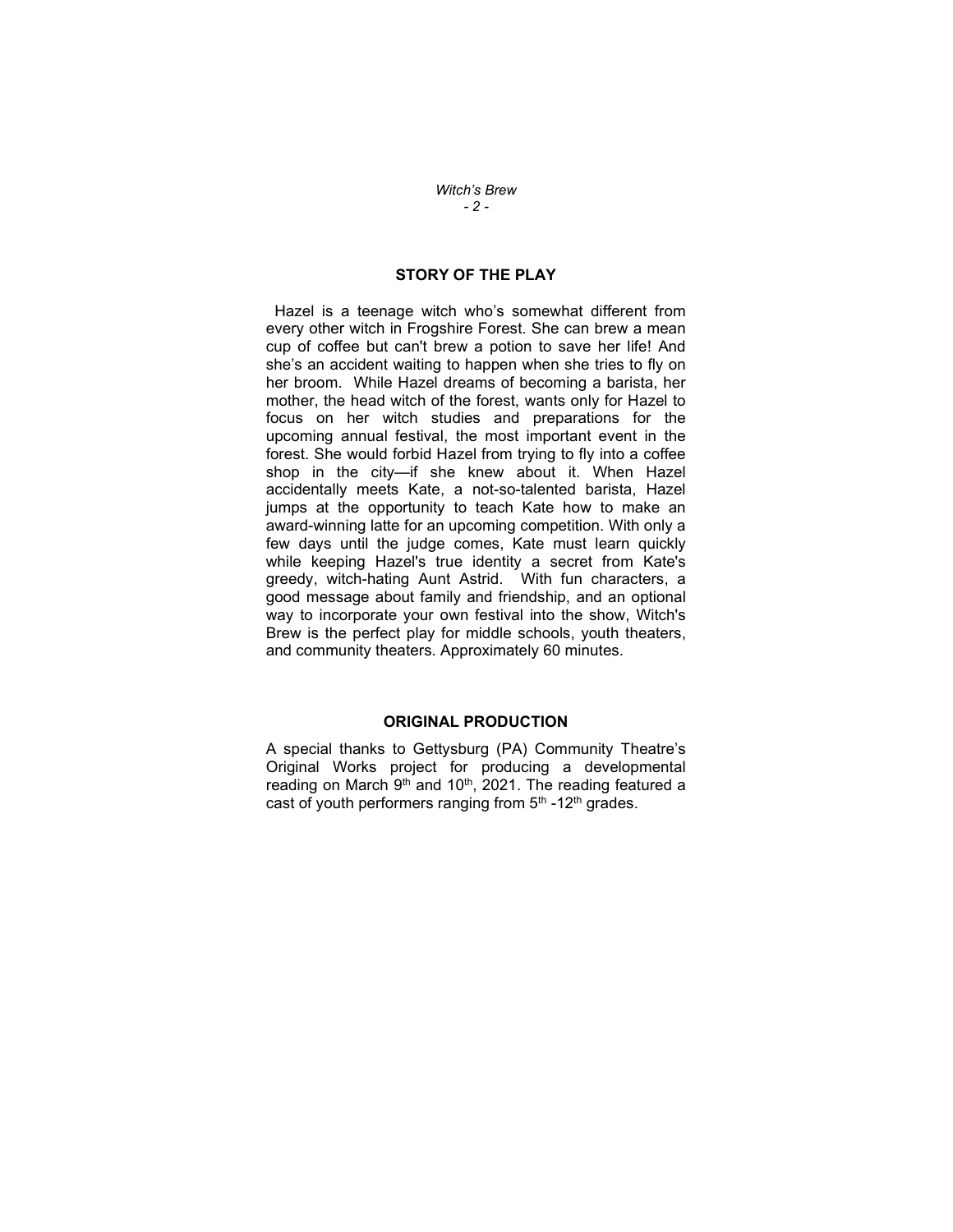Witch's Brew - 3 -

## **CHARACTERS**

(2 m, 6 w, 5 flexible, extras, doubling possible.)

HAZEL: A witch in Frogshire Forest, great at making lattes but terrible at witchcraft. Around 16.

KATE: A college student and barista at her family's coffee shop but isn't good at making coffee. Around 18.

MOM: Hazel's mom, 40s, the Head Witch of Frogshire Forest, regal at some times and motherly at other times.

GRANDPA HENRY: Kate's grandfather, 60s, owner of the family coffee shop, caring, kind.

ASTRID: Kate's great-aunt and Henry's sister, 60s, manages the family coffee shop, bitter, greedy, mean.

GUINEVERE: A witch, about 18. Hazel's older sister.

TABITHA: A witch, about 14. Hazel's younger sister.

ZIGGY: Male or female witch, any age. Immature, goofball.

FIGGY: Male or female witch, any age. Immature, goofball, Ziggy's partner in crime.

PETE MAXWELL: The judge of the latte competition, coffee is life, very animated.

HILDE, LUNA, and FALCO: Witches with minimal lines, could be doubled with Kate, Grandpa, Astrid or Pete.

EXTRA WITCHES can be added to certain scenes as indicated to include more students/actors as desired. Ages 10-18, male or female.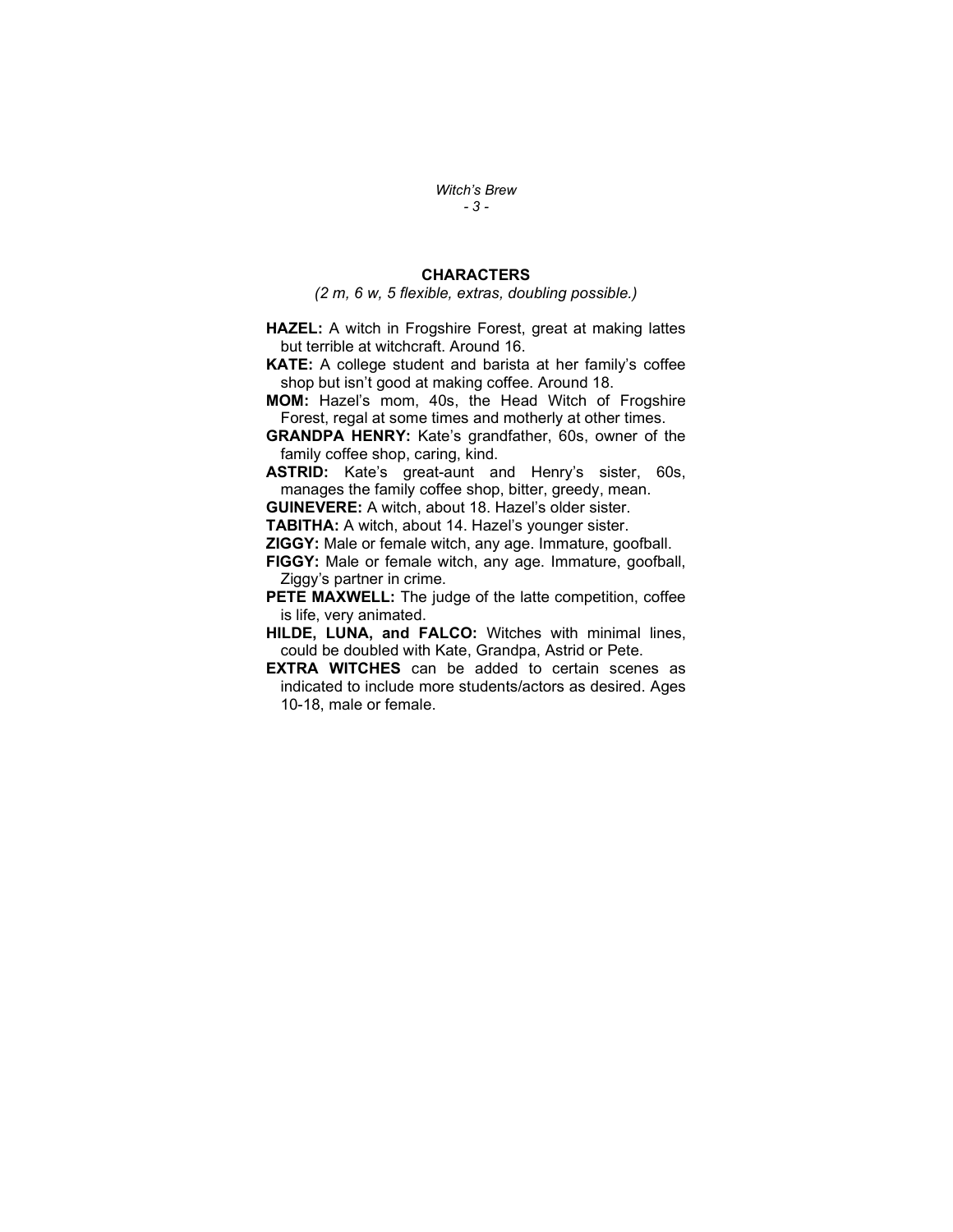Witch's Brew - 4 -

## SETTING

Present day. The play alternates between Frogshire Forest and a small coffee shop.

#### SET AND PROPS

In the forest, there is a large countdown sign that says, "4 days until the Frogshire Forest Annual Halloween Festival." The sign changes throughout the show as indicated to track time and count down to the festival. If the play is being presented at a time not near Halloween, the name of the festival (on the countdown sign and in any related dialogue) could be changed to the Frogshire Forest Annual Halloween in April Festival (or similar) if desired.

The witches all have brooms. In addition to being used for witchcraft and for transportation ("flying"), the brooms are also used in a similar way to cell phones. They can make calls, video calls, text, take photos, etc.

Additional props needed include a strand of Christmas lights; balloons; a variety of coffee cups or mugs (any kind, could be disposable); a coffee pot or carafe; a functioning can of spray whipped cream (such as Reddi-Wip); assorted containers of coffee syrups; a cash register with drawer; bags of groceries.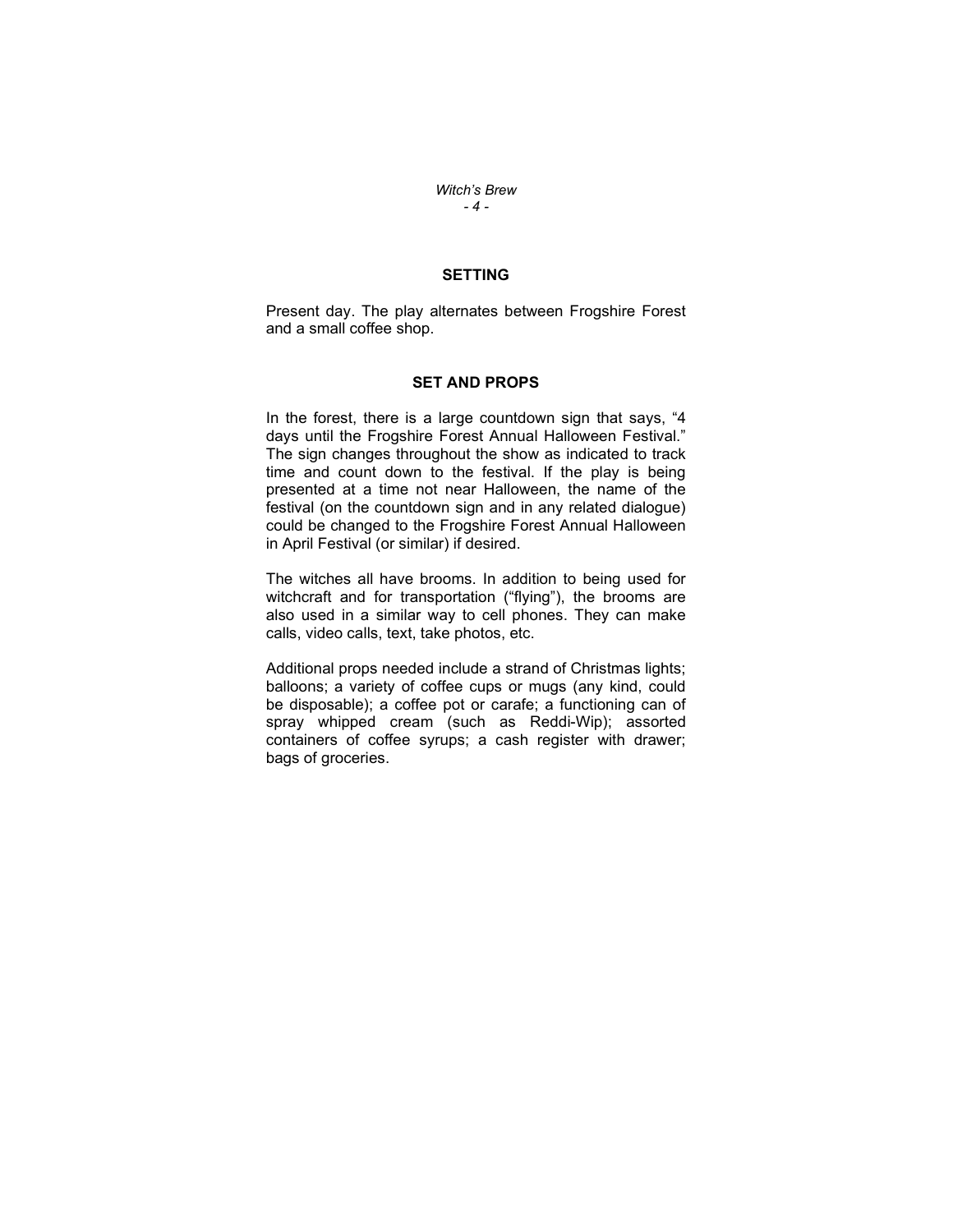#### Witch's Brew - 5 -

## PRODUCTION NOTES

The "flying" involved does not need to be actual in-air flying. Though it could be! Suggested ideas for flying include:

- A hanging rope(s) that the actor could grab onto and swing around on.
- A skateboard, scooter, bike (even a tricycle!) hover board, etc.
- Roller skate shoes.
- An elevated platform that actors can run across.
- Using lighting effects, such as a spotlight arc over a darkened stage.

The final scene in the play (Scene 10) is optional. It can be included immediately following the curtain call if you would like to hold an actual festival/carnival-type event with your production. Allow the cast to mingle with the audience, sell treats to raise additional funds for your school or theatre, play themed games, hold a costume contest, partner with a local coffee shop to provide a special latte, etc. Feel free to use game ideas that are mentioned in the play or create your own. The options are endless! Dialogue in this scene may be changed to provide accurate instructions or information to your audience.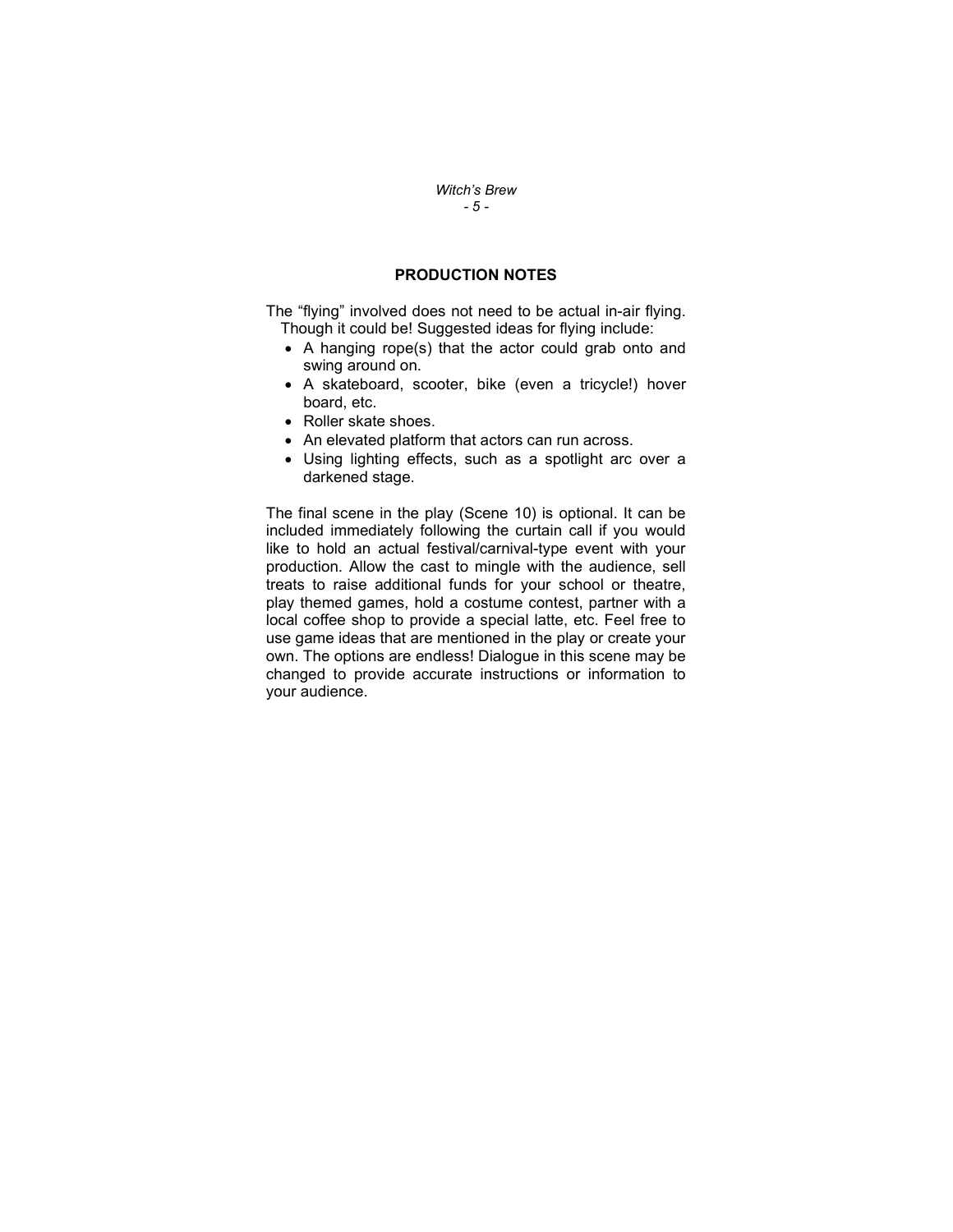Witch's Brew - 6 -

#### Scene 1

(AT RISE: Preparations for the festival are underway in the forest. Any WITCH changes the countdown sign from 4 to 3. ZIGGY and FIGGY are using their brooms to take silly selfies and/or posing goofily taking photos of each other. MOM is giving orders to HILDE, LUNA, and FALCO. GUINEVERE and TABITHA are helping with preparations. Other WITCHES can enter and exit throughout the scene as desired to help with preparations.)

MOM: Hilde, go fetch the tablecloth with the spiders on it. We'll put it on this table here.

HILDE: Yes, head witch. (Exits.)

MOM: Luna and Falco, go retrieve the apple cider cauldron to put on this table. Do not mix it up with the potion cauldron like last year. We don't need everyone walking backwards and singing nursery rhymes again.

LUNA and FALCO: (In unison.) Yes, head witch. (Exit.) MOM: Ziggy and Figgy?

(ZIGGY and FIGGY ignore MOM and continue with their photos.)

MOM: (Cont'd. Louder, more sternly.) Ziggy. Figgy. Stop taking broom selfies and come get these lights.

(ZIGGY and FIGGY obey, perhaps still goofing off on their way over to MOM.)

MOM: (Cont'd. Giving ZIGGY a strand of lights.) String these around the tree over there. ZIGGY: Lights on the tree. Got it. FIGGY: Race ya! ZIGGY: You're on!

(ZIGGY and FIGGY race to a tree, goofing off once they get there.)